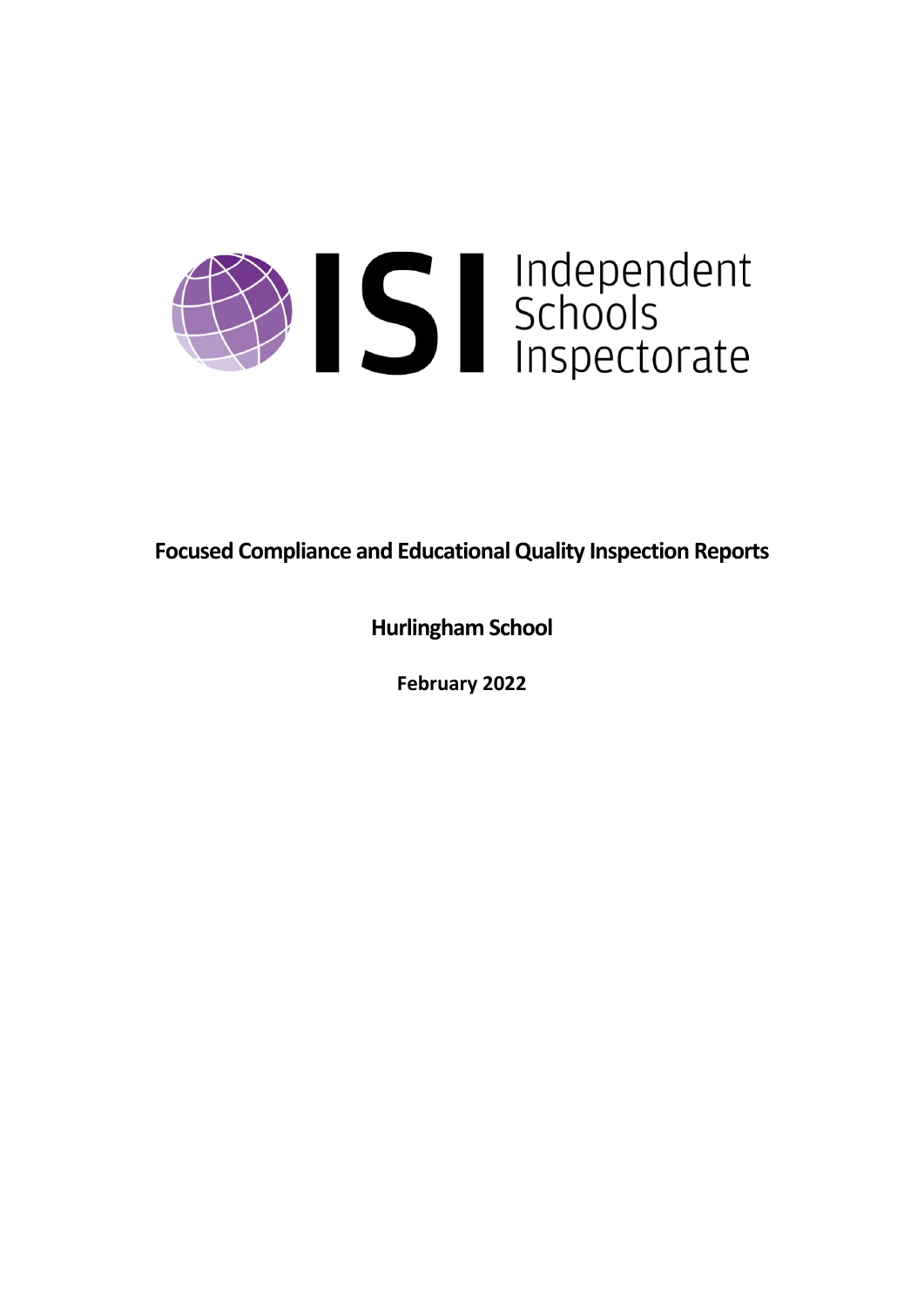# **Contents**

|    | <b>School's Details</b>                                              | 3                       |
|----|----------------------------------------------------------------------|-------------------------|
| 1. | <b>Background Information</b>                                        | 4                       |
|    | <b>About the school</b>                                              | 4                       |
|    | What the school seeks to do                                          | 4                       |
|    | About the pupils                                                     | 4                       |
| 2. | <b>Regulatory Compliance Inspection</b>                              | 5                       |
|    | Preface                                                              | 5                       |
|    | <b>Key findings</b>                                                  | 6                       |
|    | PART 1 - Quality of education provided                               | 6                       |
|    | PART 2 - Spiritual, moral, social and cultural development of pupils | 6                       |
|    | PART 3 - Welfare, health and safety of pupils                        | 6                       |
|    | PART 4 – Suitability of staff, supply staff, and proprietors         | 6                       |
|    | PART 5 - Premises of and accommodation at schools                    | 6                       |
|    | <b>PART 6 - Provision of information</b>                             | $\overline{\mathbf{z}}$ |
|    | PART 7 - Manner in which complaints are handled                      | $\overline{7}$          |
|    | PART 8 - Quality of leadership in and management of schools          | $\overline{\mathbf{z}}$ |
| 3. | <b>Educational Quality Inspection</b>                                | 8                       |
|    | Preface                                                              | 8                       |
|    | <b>Key findings</b>                                                  | 8                       |
|    | <b>Recommendation</b>                                                | 8                       |
|    | The quality of the pupils' academic and other achievements           | 8                       |
|    | The quality of the pupils' personal development                      | 10                      |
| 4. | <b>Inspection Evidence</b>                                           | 13                      |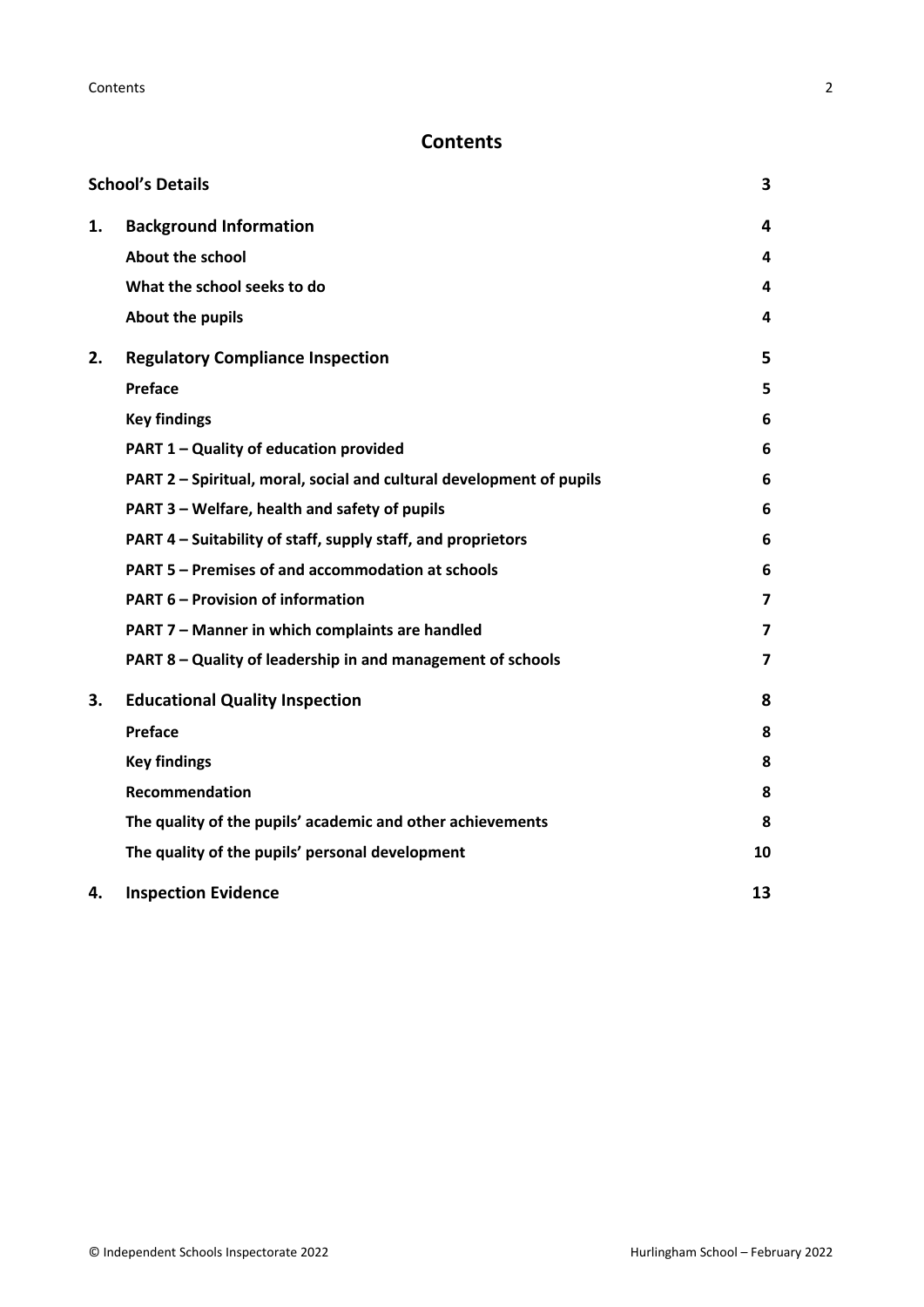| <b>School</b>                                    | Hurlingham School                                   |     |                |     |
|--------------------------------------------------|-----------------------------------------------------|-----|----------------|-----|
| <b>DfE</b> number                                | 212/6147                                            |     |                |     |
| <b>Address</b>                                   | 122 Putney Bridge Road<br>London<br><b>SW15 2NQ</b> |     |                |     |
| <b>Telephone number</b>                          | 0208 8874 7186                                      |     |                |     |
| <b>Email address</b>                             | office@hurlinghamschool.co.uk                       |     |                |     |
| Headmaster                                       | Mr Simon Gould                                      |     |                |     |
| <b>Proprietors</b>                               | Mr George Duncan and Mrs Fiona Goulden              |     |                |     |
| Age range                                        | 2 to 11                                             |     |                |     |
| Number of pupils on roll                         | 411                                                 |     |                |     |
|                                                  | <b>EYFS</b>                                         | 121 | <b>Juniors</b> | 290 |
| <b>Inspection dates</b><br>8 to 11 February 2022 |                                                     |     |                |     |

# <span id="page-2-0"></span>**School's Details**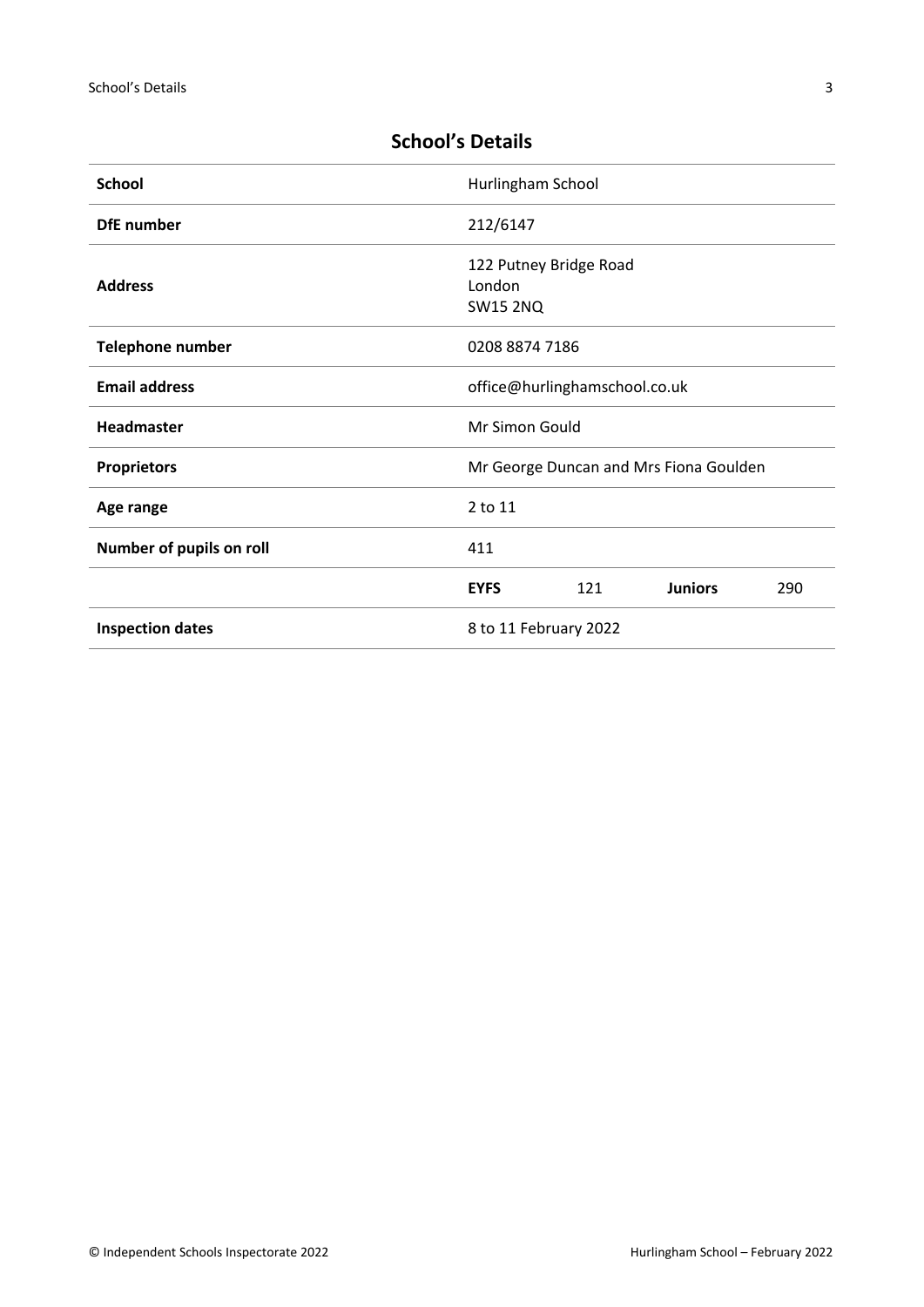# <span id="page-3-0"></span>**1. Background Information**

#### <span id="page-3-1"></span>**About the school**

- 1.1 Hurlingham School is a co-educational independent day school. The school was founded in 1947 in Fulham and now occupies two sites: the prep school, adjacent to Wandsworth Park in Putney and a nursery school situated on a separate site nearby, which was acquired in 2017.
- 1.2 The school and nursery are owned by two private limited companies, operated by a family whose members form a board of two directors. The directors govern the school and provide proprietorial oversight. The principal is one of the proprietors and has delegated responsibility for the oversight of the day-to-day running of the school to the headmaster. The school also has a board of advisors which meets termly.
- 1.3 Since the previous inspection, the school has appointed a new head who took up his post in September 2020. The senior leadership team has also been re-structured.
- 1.4 During the period of March to May 2020, the school remained open only for children of key workers, reopening for children in reception and pupils in years one and six in the second half of the summer term. During this period of closure all pupils other than the children of key workers or vulnerable pupils received remote learning provision at home.
- 1.5 In the interests of infection control during the COVID-19 (coronavirus) pandemic, inspection evidence was gathered partly remotely and partly on-site to reduce contact within the school setting.
- 1.6 In line with the direction given by the Department for Education (DfE) at the time, no evaluation has been made of the nature or effectiveness of any provision made during the period March to August 2020, including its impact on pupils' learning, achievement or personal development. Any concerns relating to pupils' welfare during this period which directly relate to measures implemented by the school have been considered.
- 1.7 Since 2020, EYFS profiles have not been externally moderated.

## <span id="page-3-2"></span>**What the school seeks to do**

1.8 The school's aim is to provide a happy, secure atmosphere in which pupils can be the best that they can be. It aims to foster creativity and independence of thought, and to nurture self-confidence, selfdiscipline, self-motivation, self-esteem, and a thirst and enjoyment for learning, focusing on community engagement and partnership with parents.

## <span id="page-3-3"></span>**About the pupils**

1.9 Pupils come from a range of professional backgrounds, mostly living locally to the school. Data provided by the school indicate that the ability of the pupilsis above average. The school hasidentified 15 pupils as having special educational needs and/or disabilities (SEND) who receive extra support. English is an additional language (EAL) for 118 children, of whom 7 require additionalsupport to access the curriculum.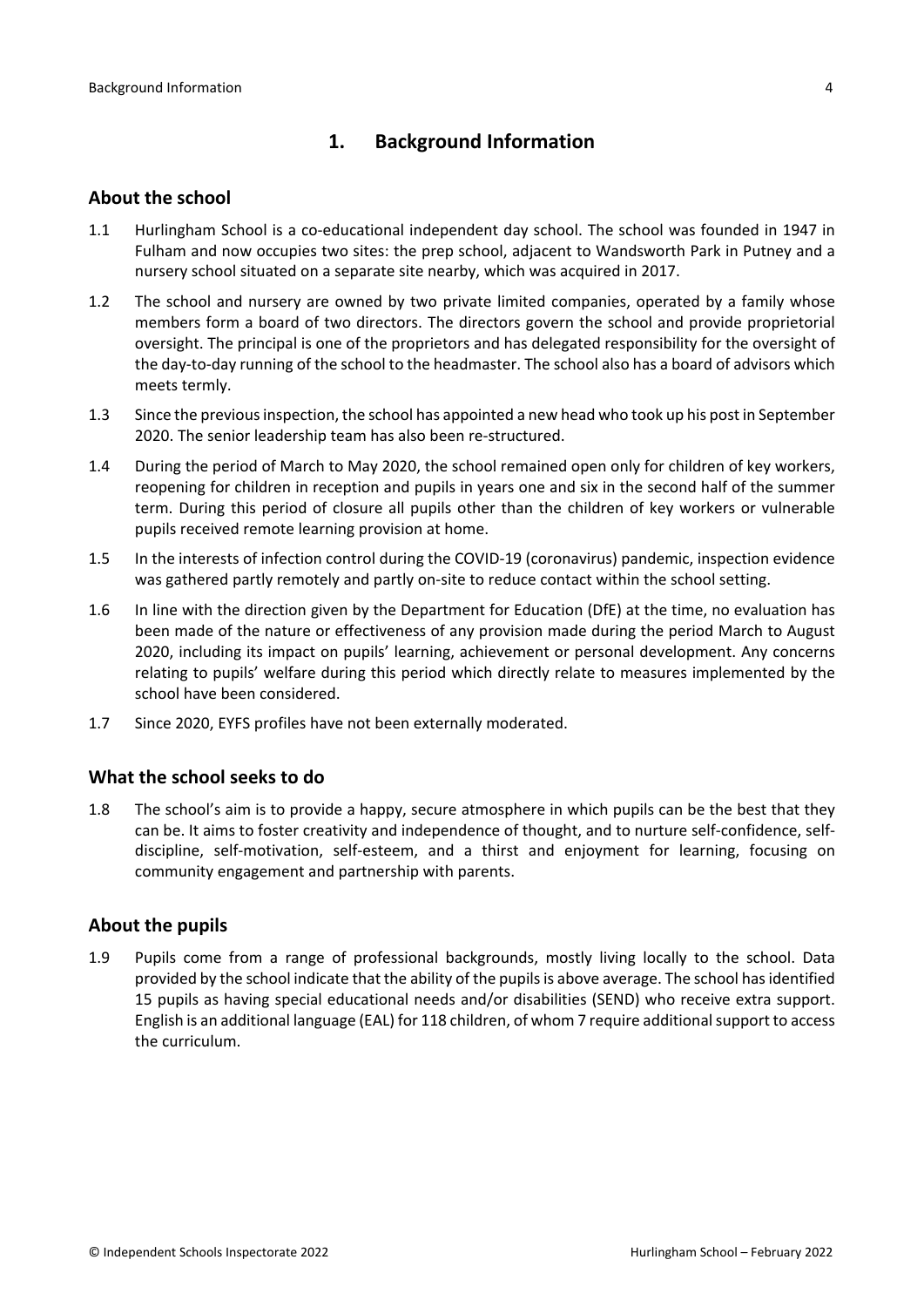# <span id="page-4-0"></span>**2. Regulatory Compliance Inspection**

# <span id="page-4-1"></span>**Preface**

The Independent Schools Inspectorate (ISI) is approved by the Secretary of State to inspect schools which are, or whose heads are, in membership of the associations which form the Independent Schools Council (ISC) and report on the extent to which they meet the Independent School Standards ('the standards') in the Schedule to the Education (Independent School Standards) Regulations 2014. Inspections of schools with early years settings not requiring registration also report whether the school complies with key provisions of the Early Years Foundation Stage statutory framework, and for registered settings the full range of the Early Years Foundation Stage provisions is considered. Additionally, inspections report on the school's accessibility plan under Schedule 10 of the Equality Act 2010 and the ban on corporal punishment under section 548 of the Education Act 1996. Inspections also comment on the progress made to meet any compliance action points set out in the school's most recent statutory inspection.

ISI inspections are also carried out under the arrangements of the ISC Associations for the maintenance and improvement of the quality of their membership.

**This is a FOCUSED COMPLIANCE INSPECTION which was combined with an inspection of EDUCATIONAL QUALITY. The FOCUSED COMPLIANCE inspection reports only on the school's compliance with the standards.** The standards represent minimum requirements and judgements are given either as **met** or as **not met**. All schools are required to meet all the standards applicable to them. Where the minimum requirements are not met, this is clearly indicated in the relevant section of the report and the school is required to take the actions specified. In this focused compliance inspection, key standards have been inspected in detail. These are the standards on safeguarding; measures to guard against bullying; arrangements for pupils' health and safety; arrangements to check the suitability of staff; the provision of information; the handling of parents' complaints; and other related aspects of leadership and management. The remaining standards and requirements are deemed to continue to be met unless evidence to the contrary has been found.

Inspections do not include matters that are outside of the regulatory framework described above, such as: an exhaustive health and safety audit; compliance with data protection requirements; an in-depth examination of the structural condition of the school, its services or other physical features; contractual arrangements with parents; an investigation of the financial viability of the school or its accounting procedures.

Inspectors may be aware of individual safeguarding concerns, allegations and complaints as part of the inspection process. Such matters will not usually be referred to specifically in published reports in this document but will have been considered by the team in reaching its judgements.

Links to the standards and requirements can be found here: The Education [\(Independent](http://www.legislation.gov.uk/uksi/2014/3283/contents/made) School Standards) [Regulations](http://www.legislation.gov.uk/uksi/2014/3283/contents/made) 2014, Early Years Foundation Stage Statutory [Framework.](https://www.gov.uk/government/publications/early-years-foundation-stage-framework--2)

**COVID-19: Inspection judgements do not cover the period March to August 2020 inclusive.**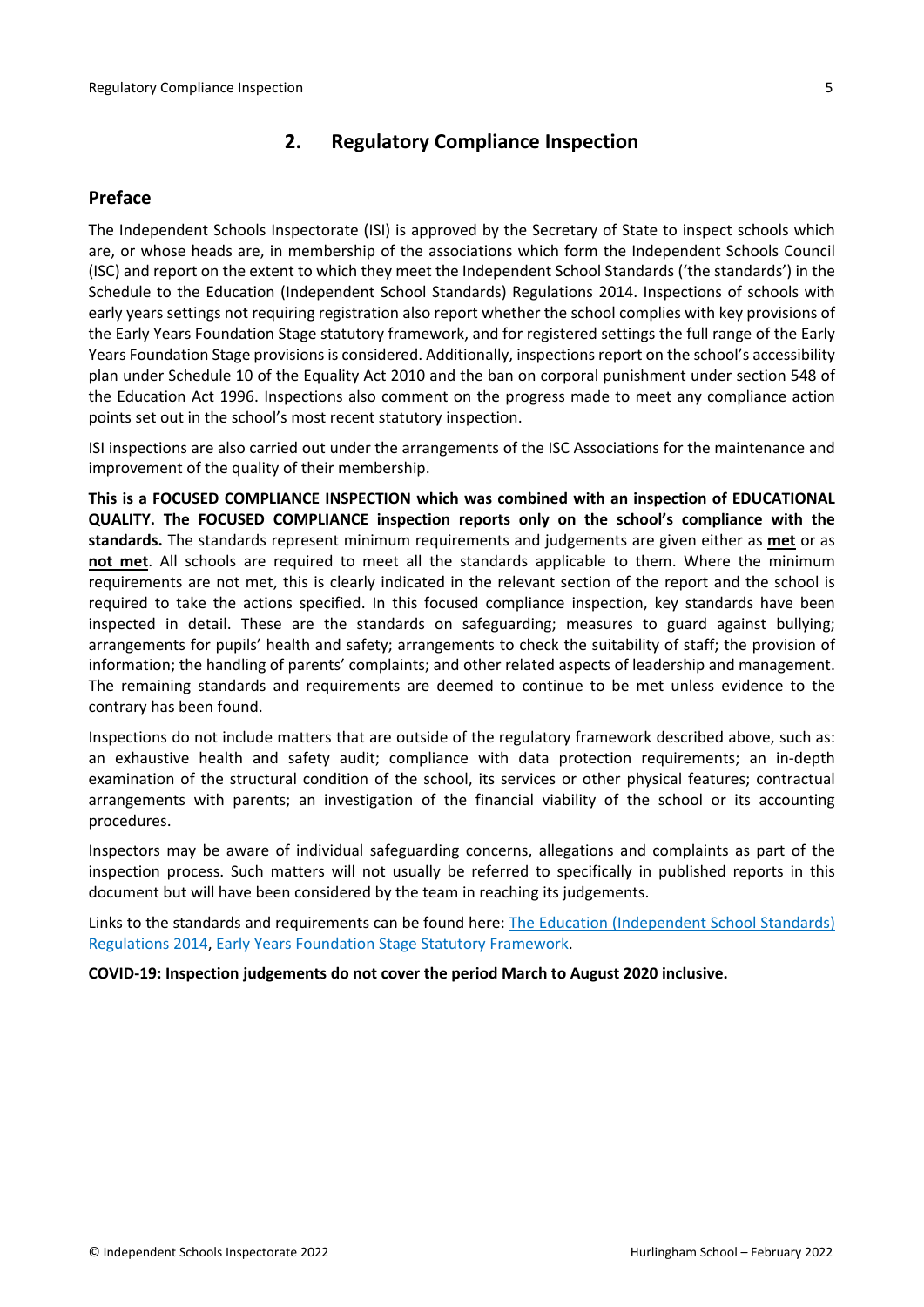# <span id="page-5-0"></span>**Key findings**

**2.1 The school meets the standards in the schedule to the Education (Independent School Standards) Regulations 2014, and relevant requirements of the statutory framework for the Early Years Foundation Stage, and associated requirements and no further action is required as a result of this inspection.**

# <span id="page-5-1"></span>**PART 1 – Quality of education provided**

- 2.2 The school's own framework for assessment confirms that teaching enables pupils to make good progress in the context of Part 1 paragraph 3(a).
- 2.3 The curriculum is documented, supported by appropriate plans and schemes of work for the pupils and covers the required breadth of material. The teaching enables pupils to make good progress, encompasses effective behaviour management and is supported by suitable resources. A suitable framework for the assessment of pupils' performance is in place.
- 2.4 Pupils receive relationships education. The school has consulted parents and published a written statement of its policy which has regard to the relevant statutory guidance.
- **2.5 The standards relating to the quality of education [paragraphs 1–4] are met.**

# <span id="page-5-2"></span>**PART 2 – Spiritual, moral, social and cultural development of pupils**

- 2.6 Principles and values are actively promoted which facilitate the personal development of pupils as responsible, tolerant, law-abiding citizens.
- **2.7 The standard relating to spiritual, moral, social and cultural development [paragraph 5] is met.**

## <span id="page-5-3"></span>**PART 3 – Welfare, health and safety of pupils**

- 2.8 Arrangements are made to safeguard and promote the welfare of pupils by means that pay due regard to current statutory guidance; good behaviour is promoted; bullying is prevented so far as reasonably practicable; health and safety requirements are met, including those relating to fire safety; provision is made for first aid. Pupils are properly supervised; admission and attendance registers are maintained, as required, and there is a strategic approach to risk assessment. A disability access plan is in place.
- **2.9 The standardsrelating to welfare, health and safety [paragraphs 6–16], the requirement of Schedule 10 of the Equality Act 2010, and the ban on corporal punishment undersection 548 of the Education Act 1996 are met.**

## <span id="page-5-4"></span>**PART 4 – Suitability of staff, supply staff, and proprietors**

- 2.10 The school makes appropriate checks to ensure the suitability of staff, supply staff and proprietors, and a register is kept as required.
- **2.11 The standards relating to the suitability of those in contact with pupils at the school [paragraphs 17–21] are met.**

## <span id="page-5-5"></span>**PART 5 – Premises of and accommodation at schools**

2.12 Suitable toilet and changing facilities, and showering facilities where required by the standard, and appropriate accommodation for pupils' medical and therapy needs are provided. The premises are maintained to a standard commensurate with health and safety; acoustics and lighting are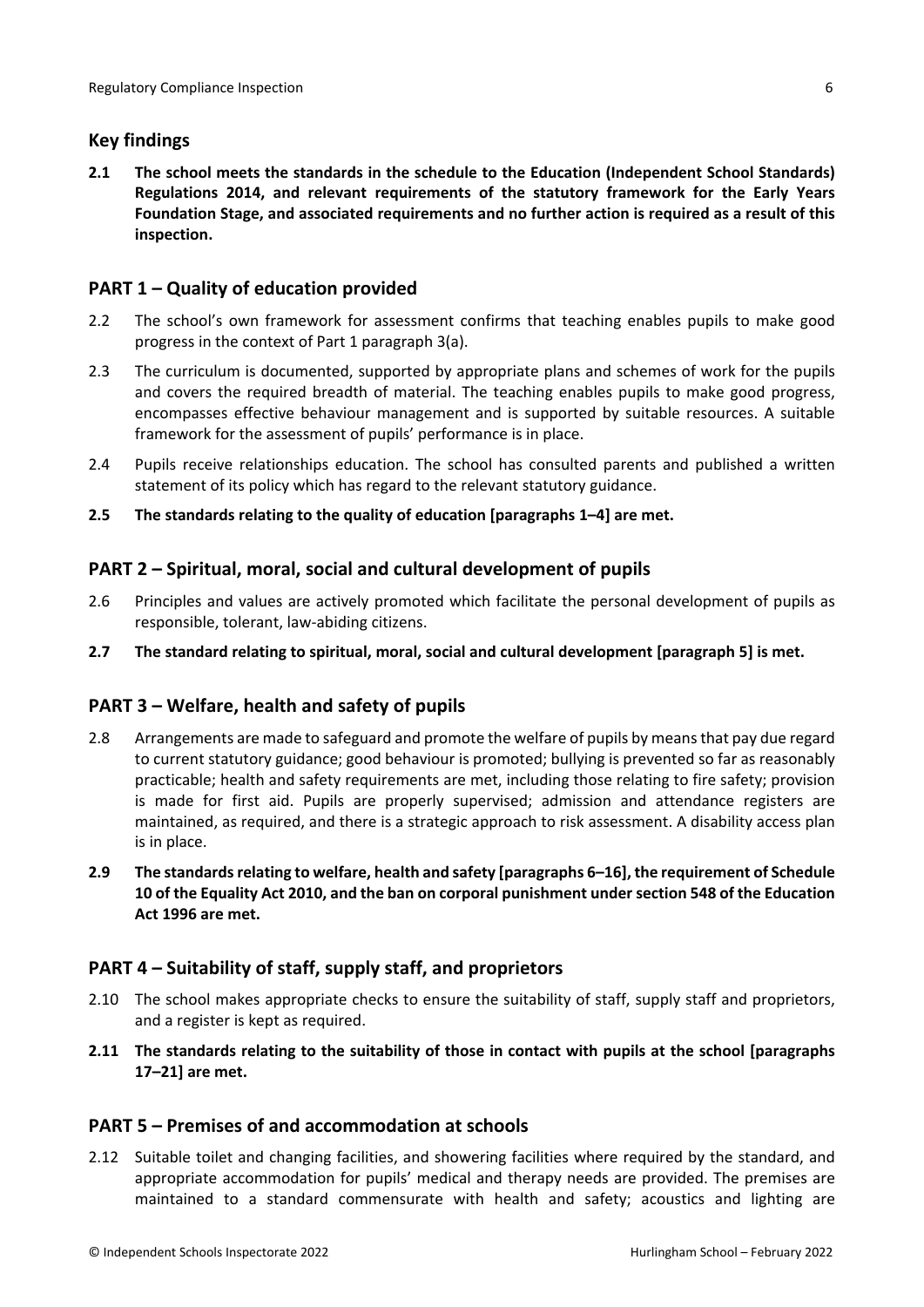appropriate; water provision is adequate. Suitable outdoor space is provided for physical education and outdoor play.

**2.13 The standards relating to the premises and accommodation [paragraphs 22–31] are met.**

#### <span id="page-6-0"></span>**PART 6 – Provision of information**

- 2.14 A range of information is published, provided or made available to parents, inspectors and the Department for Education. This includes details about the proprietor, the ethos of the school and the curriculum, and of the school's arrangementsfor admission, behaviour and exclusions, bullying, health and safety, first aid, details of the complaints procedure, and the number of complaints registered under the formal procedure during the preceding school year, and the provision for any with education, health and care plans or English as an additional language. It also includes particulars of the school's academic performance during the preceding school year, inspection reports and (for parents only) a report at least annually of their own child's progress. The safeguarding policy is posted on the school's website.
- **2.15 The standard relating to the provision of information [paragraph 32] is met.**

#### <span id="page-6-1"></span>**PART 7 – Manner in which complaints are handled**

- 2.16 Parental complaints, if any, are handled effectively through a three-stage process, (informal, formal and a hearing before a panel of three, one of whom isindependent of the school). Each stage has clear time scales, and at the third stage the panel can make findings and recommendations which are communicated to the complainant. Records are kept appropriately, including of any action taken, whether or not a complaint is successful.
- **2.17 The standard relating to the handling of complaints [paragraph 33] is met.**

#### <span id="page-6-2"></span>**PART 8 – Quality of leadership in and management of schools**

- 2.18 The proprietor ensures that the leadership and management demonstrate good skills and knowledge, and fulfil their responsibilities effectively, so that the other standards are consistently met, and they actively promote the well-being of the pupils.
- **2.19 The standard relating to leadership and management of the school [paragraph 34] is met.**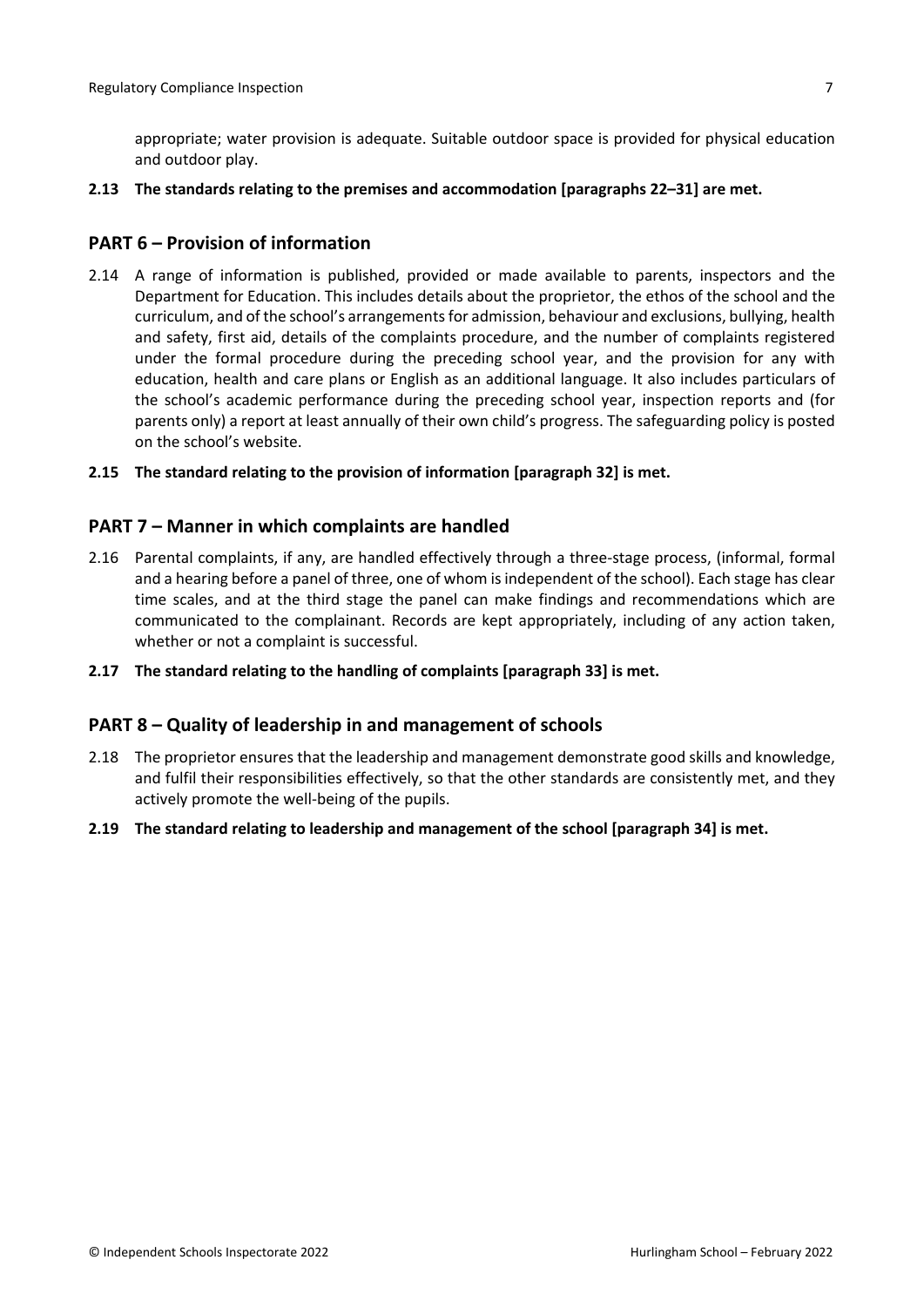# <span id="page-7-0"></span>**3. Educational Quality Inspection**

#### <span id="page-7-1"></span>**Preface**

**The EDUCATIONAL QUALITY inspection reports on the quality of the school's work**. It focuses on the two key outcomes:

- The achievement of the pupils, including their academic development, and
- The personal development of the pupils.

#### **The headline judgements apply one of the ISI descriptors 'excellent', 'good', 'sound' or 'unsatisfactory'.**

## <span id="page-7-2"></span>**Key findings**

- 3.1 The quality of the pupils' academic and other achievements is excellent.
	- Pupils' attainment is extremely high across all areas of learning, increasing at an accelerated rate in their final years.
	- Pupils with SEND and EAL make particularly significant strides in their learning and achievement over time.
	- Pupils are highly efficient communicators and particularly good listeners who digest information before giving their opinions.
	- Pupils are natural and effective users of computing in their learning and sustained excellent progress throughout lockdown periods since September 2020 using these skills.
	- Pupils demonstrate a love of learning and are highly enthusiastic about their lessons.
- 3.2 The quality of the pupils' personal development is excellent.
	- Pupils show extremely strong moral development and clearly distinguish between right and wrong behaviours; they behave with great courtesy to and consideration for others.
	- Pupils have strong work ethics, are reflective about academic and social challenges and are most aware of the importance of becoming good citizens.
	- Pupils develop extremely strong social and collaborative skills by the time they leave the school. They work together in highly efficient teams to achieve success in their learning.
	- Pupils are highly inclusive, exhibiting a deep sense of awareness of the needs of minorities and those with different views.

#### <span id="page-7-3"></span>**Recommendation**

- 3.3 In the context of the excellent outcomes the school might wish to consider:
	- Enabling pupils to strengthen their self-assessment skills by implementing consistent techniques across the school which help them to identify how to further improve their own learning.

## <span id="page-7-4"></span>**The quality of the pupils' academic and other achievements**

- 3.4 The quality of the pupils' academic and other achievements is excellent.
- 3.5 Pupils' attainment is excellent across all areas of learning, increasing at an accelerated rate in their final years, as confirmed by analysis of standardised and formative assessment data provided by the school. They make strong progress in English and mathematics over time. This did not diminish during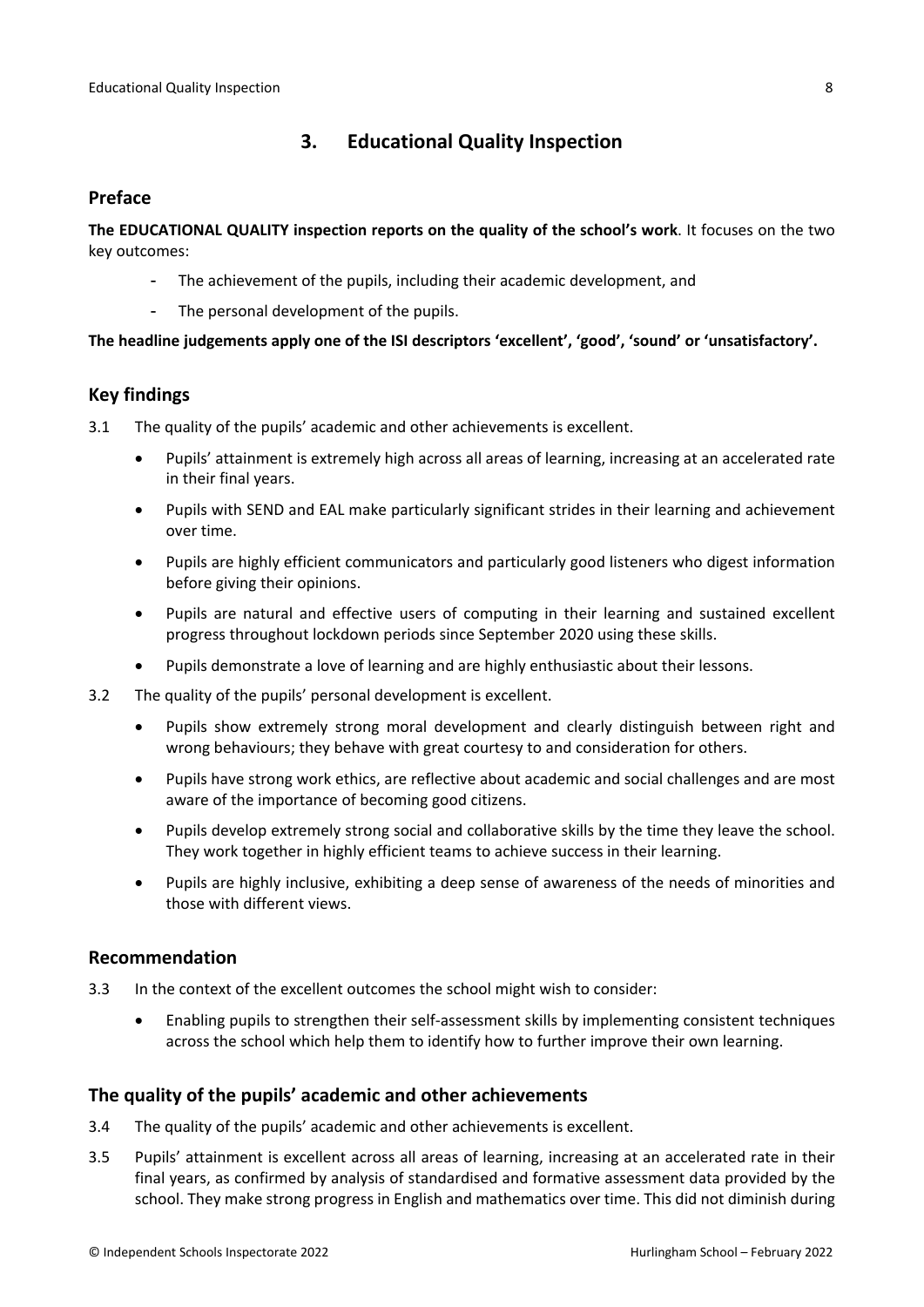periods of remote learning since September 2020 due to high-quality planning and skilful delivery in teaching, along with assiduous monitoring of outcomes and opportunities for intervention. This is true for all pupils, including those diagnosed with SEND and EAL, who make particularly significant strides in their learning and achievement over time. Almost every parent who responded to the preinspection questionnaire agreed that the range of subjects, including any online learning, is suitable for their children.

- 3.6 Pupils develop strong knowledge, skills and understanding across all areas of learning and can apply these effectively across different curricular contexts. Almost all pupils who responded to the questionnaire agreed that their skills and knowledge improve in most lessons. Inspection evidence shows that pupils make highly effective links between different areas of learning, due to the school's highly integrated curriculum. This was evident when pupils linked their knowledge of Christianity and Judaism to symbols on a Muslim prayer mat. During an immersive re-enactment of a Tudor royal banquet, Year 1 pupils showed detailed knowledge of castles and compared Tudor customs to modern life. Nursery children demonstrated excellent application of measure, spatial awareness and problemsolving when constructing a bridge from planks and milk-crates, while Year 2 pupils showed great understanding of wax-resist and watercolour-mixing techniques when creating polar-bear illustrations. Year 6 pupils analysed and compared poems by Maya Angelou and Amanda Gorman confidently to discuss the abstract concept of fear with success. Excellent subject knowledge and affirmative encouragement evident in teaching are key factors in these outcomes.
- 3.7 Pupils display excellent communication skills. Their high confidence in expressing clear points of view stems from teaching which provides numerous opportunities for pupils to participate and share their thinking. Pupils perform with great success to an audience in Spanish oral games, write persuasive letters to convince publishers to print a more diverse range of books, and speak animatedly in assembly presentations. During a religion and philosophy (RPE) lesson, pupils role-played one of the 10 Sikh gurus and made incisive summaries of their contributions to Sikhism in Indian society. They are particularly good listeners who digest information before giving their opinions. The youngest children make rapid progress in their knowledge of sounds and letter shapes, producing legible writing at very early ages. Older pupils' writing, on subjects such as diary entries imagining what experiencing volcanic eruptions might be like, is of extremely high quality. Pupils make excellent use of the school's extensive library of fiction and non-fiction texts, supported by library staff who promote the use of books for edification and enjoyment. They contributed with maturity, eloquence and confidence during the inspection discussions.
- 3.8 Pupils of all abilities demonstrate excellent numeracy skills. This was evident when nursery children demonstrated excellent developing understanding of ordinal and cardinal number when counting witches' hats correctly during story time. Older pupils used graphs and calculations successfully in science and geography. Pupils respond skilfully to problem-solving activities, as seen both during lesson observations and through scrutiny of work. They tackle these resourcefully and collaboratively, aided by teaching's effective implementation of strategies such as ability pairings and multi-sensory approaches to arithmetic and shape mastery. Reception children were able to name a variety of 3D shapes correctly and use them to build models, and Year 5 pupils all produced successful distancetime graphs during a challenge set in class. In discussions, pupils remarked that "maths is everywhere", explaining that competence in numeracy is vital for their success in the workplace.
- 3.9 Pupils are natural and effective users of computing in their learning, due to availability of individual laptops which enable access to information, recording and presenting tools. Pupils described how they design their own websites, upload cookery videos and express results in science using these. Pupils with SEND use technology in highly effective ways which help them to organise and present their work so that they achieve just as well as their peers. Pupils described the crucial difference that competence in information and communication technology (ICT) and access to the school's well-designed online learning platform made to their remote learning; a factor that undoubtedly contributed to their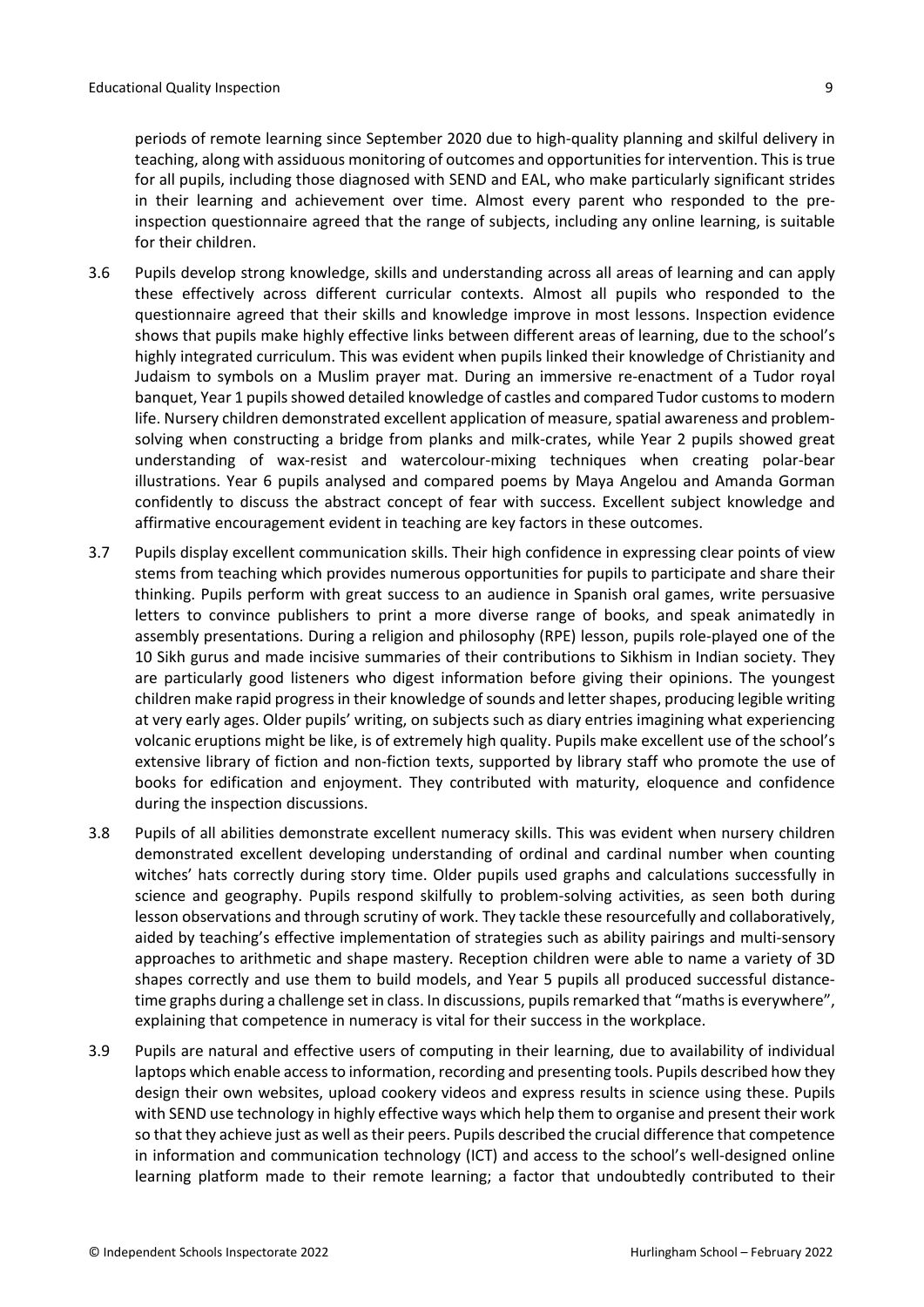sustained excellent progress since September 2020. Pupils also benefit from the support of their peers, or by offering such support themselves, through the school's digital leader programme.

- 3.10 Pupils draw on a wide range of sources in their work, using both those found in the school's library and online. They described their enjoyment in completing tasks with the information they find, rather than simply reporting the information itself. In a Year 5 science investigation on floating and sinking, pupils displayed excellent skills of analysis when they synthesised solutions rapidly to enable their boats to balance, following hypothesis as to why they might have sunk in the first place. Frequent use of skilful open questioning in teaching provides crucial support and encouragement to think creatively in such ways. Almost all pupils who responded to the questionnaire agreed that marking and feedback helps them to improve their learning. Pupils of all ages show excellent levels of maturity and resilience when solving problems; this was particularly evident when older learners analysed complicated, philosophical concepts such as 'fear' in Year 6 English. Pupils are generally self-reliant but notably, most work more successfully with their peers to analyse and synthesise information and to derive arguments or opinions than on their own.
- 3.11 Pupils enjoy notable success in an extensive range of academic, sporting, cultural and creative endeavours. A large number are successful in gaining entry to highly selective day schools at 11+, with many also winning scholarships and awards. A significant number not only play musical instruments, but achieve high numbers of merits and distinctions in instrumental examinations, including some who achieve higher grades. The co-curricular endeavours by pupils in sport, music, art and performance is of an exceptionally high standard; several pupils have achieved the Artsmark Award at bronze level and others have variously won creative writing, general knowledge, design, poetry and singing competitions. These successes demonstrate the success of leadership and governance in promoting excellent outcomes for pupils.
- 3.12 Pupils display eagerness and zest in their learning; they have highly positive attitudes and describe how much they enjoy coming to school. They engage strongly and develop highly collaborative learning skills from the earliest age. The youngest children confidently choose their learning activities in free-flow time. The oldest display extremely strong group-learning ability across the curriculum. They describe the trust that their teachers invest in them when engaging in individual or group initiatives and their desire to repay this with the highest quality output. Most demonstrate effective levels of initiative and independence, evident both during observations of lessons and scrutiny of work. Pupils have a love of learning and are very enthusiastic about their lessons. Older learners clearly explained the need for consistently high levels of effort in order to transfer to their senior school of choice by the end of their time at the school. High expectations from leadership, along with enthusiastic, empathetic, kind and enjoyable teaching supports pupils in this goal, as does a highly motivational reward system which celebrates effort, attainment and positive attitudes to learning.

## <span id="page-9-0"></span>**The quality of the pupils' personal development**

- 3.13 The quality of the pupils' personal development is excellent.
- 3.14 Pupils gain increasingly high levels of self-knowledge and self-esteem as they proceed through the school; almost all parents agreed that the school helps their child to be confident and independent. Inspection evidence shows that most pupils show an excellent understanding of their learning performance and the next steps to their improvement but are sometimes less able to articulate which aspects of their performance contributes to success in learning, because self-assessment skills are not consistently taught in all ages. Pupils explained that their self-confidence grows through participating in assemblies, drama productions and through presenting their work to others. They delight in initiatives such as the 100-question timed challenge in mathematics, describing their immense pride when they improve on their previous score. Pupils are also adept at self-help, describing how they use breathing and mindfulness techniques successfully to help them to cope with stressful situations. Pupils' assured self-confidence yields high levels of resilience when faced with challenging activities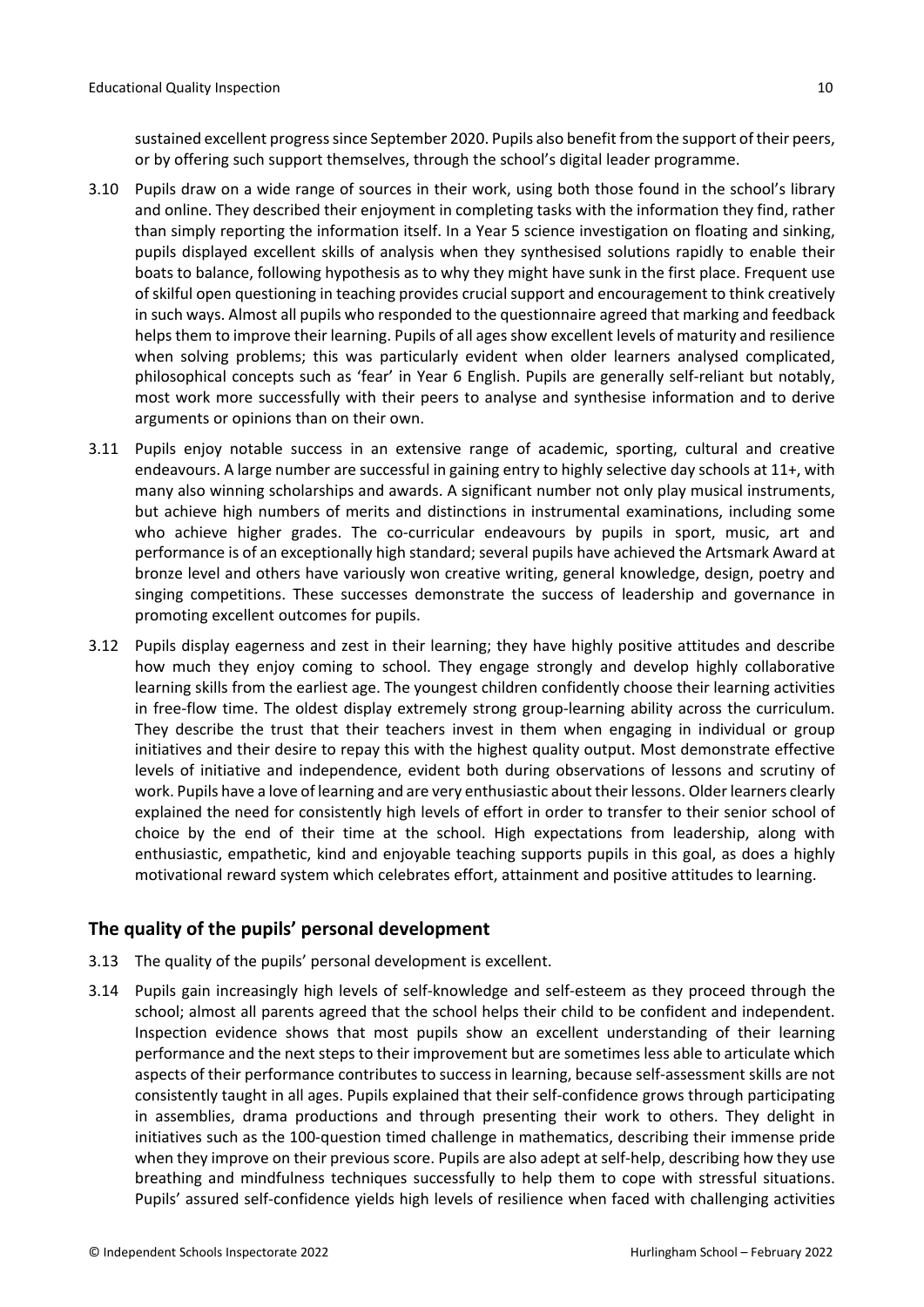such as coding games. They have strong work ethics, are reflective about academic and social challenges and are very aware of the importance of becoming good citizens. They thrive on the motivational reward system in place at the school and their self-understanding is testament to the positive impact of the personal, social, health and economic education (PSHEE) and relationships programmes, which are core curriculum elements throughout the school.

- 3.15 Pupils become adept decision-makers as they move through the school, supported by careful and skilled planning and intervention from teaching. Pupils show high levels of mature decision-making skills. The youngest pupils worked through their reluctance to give up a balance bike at the end of play, and the oldest learned how to make the best decisions on collaborative learning when they were not able to have the partner of their choice. Pupils make positive collegiate decisions which have meaningful impacts on school life, through membership of the many school committees. They can also make good individual decisions, for example, when allowed to choose the level of difficulty of application tasks in lessons. Pupils' excellent understanding of social interactions and the need to be kind and respectful to others help them to make mature decisions about the way they treat other people. Pupils are vocal about the importance of being able to 'say no' and state that being proud of who they are ensures harmonious interactions and respect for everyone's well-being at school. The universally understood 'golden rules', which pupils help to formulate, and the impact of the PSHEE and relationships programme lead to these excellent outcomes.
- 3.16 Pupils show a strong appreciation for non-material aspects of life such as love, family, and friendship which they explore in depth through their PSHEE and relationships lessons and through discussions with their class teachers. Year 1 pupils displayed this understanding most palpably during a moving assembly on the theme of love. Pupils show intellectual curiosity towards, and tolerance of other faiths. In discussions they were able to explain, candidly, the values of family, friendship, education and the elation of success after investing time and effort in a challenge. Pupils take time for reflection and introspection during the school day and they spoke openly about how others' personalities count far more to them than outside appearances. The many fine examples of pupils' artwork on display illustrates pupils'sensitivity and appreciation for the aesthetic, from 'Elmer the Elephant' in Reception to digital art portraits of influential black historical figures in the older years.
- 3.17 Pupils show extremely strong moral development and distinguish clearly between right and wrong behaviours; throughout all levels of the school, they behave with great courtesy and consideration for others. They were observed holding doors open for each other without being asked, offering others daily greetings and showing genuine interest in each other's feelings. Pupils accept responsibility for their own actions, understanding that rules benefit everyone. They explained that the school values and expects excellent behaviour, as celebrated in assemblies, newsletters and postcards home. The success of these expectations is characterised by there being very few behavioural incidents amongst pupils; any that occur are dealt with swiftly and skilfully before any escalation of behaviour management is needed. Reception pupils were seen negotiating effectively to avoid argument and they traded tools peacefully. Sanctions are rarely, if ever used. Relationships are extremely positive and a palpable culture of respect and tolerance pervades all aspects of school life.
- 3.18 Pupils develop extremely strong social skills by the time they leave the school. This is a particular strength which is inculcated from the very youngest age. Rather than argue about who was driving the car, nursery children willingly took turns to push each other around the play area. Year 2 pupils offered to help each other do up art aprons without prompting. Pupils are aware of current issues and discuss these in class, at breaktimes and during school committee meetings. They are appreciative of other perspectives, as highlighted during a discussion between older pupils over current issues between Russia and Ukraine. They show a very subtle understanding of human interactions and highly value respect and kindness. They value the help of their peers in problem-solving tasks as seen in a mathematics lesson with older pupils recapping fractions, as well as in a performance-based task in music where Year 4 pupils made rapid progress with their soundscape compositions due to excellent behaviour, managed and supported by teaching.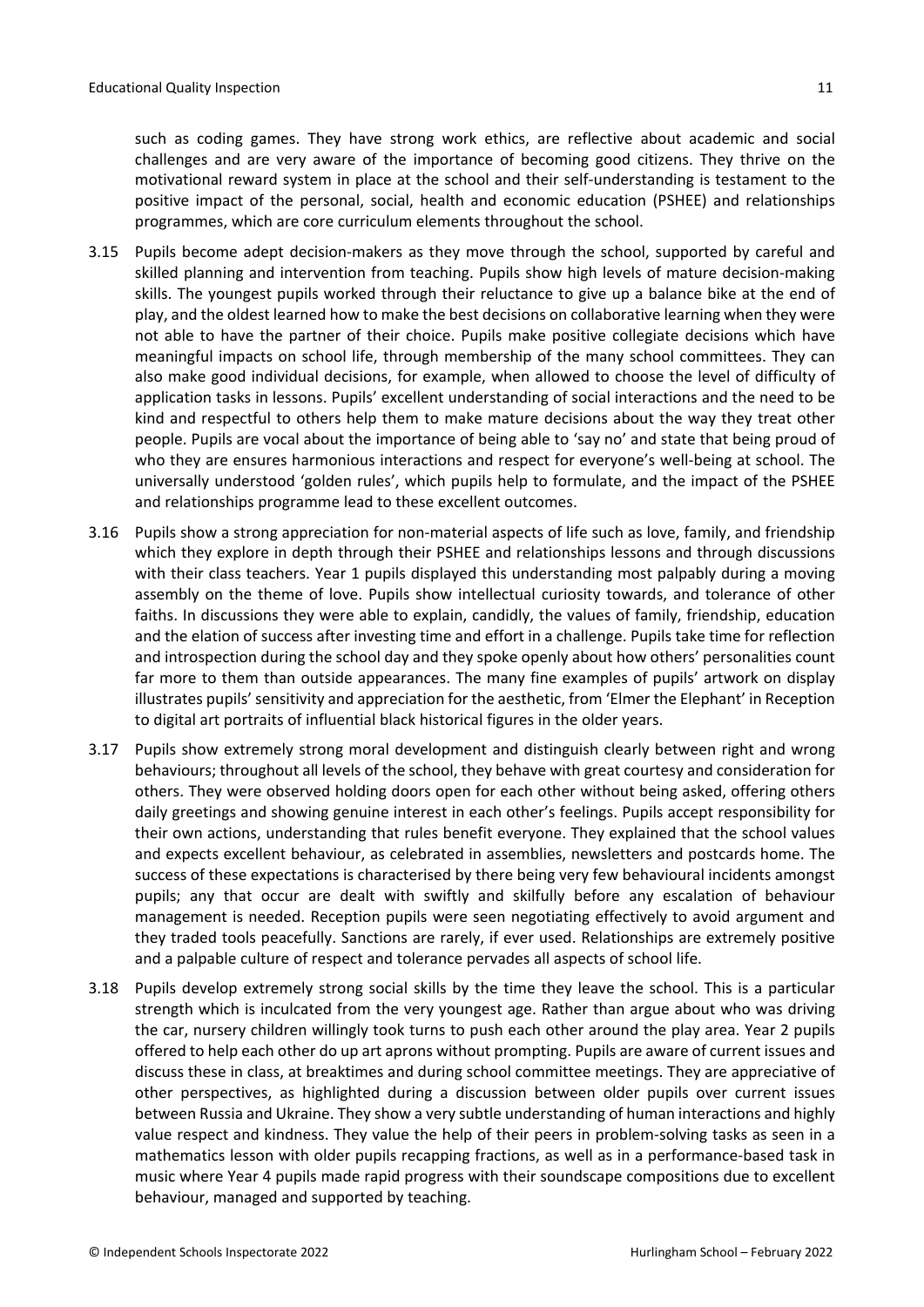- 3.19 Pupils willingly take on and succeed in many roles of responsibility starting at a young age. Year 3 pupils described their pride in being asked to return registers to the office, citing how important it was to do this very responsibly, not running on the stairs and being careful and polite. Older pupils serve in elected positions on the school council, food, eco, healthy schools, arts and charities committees, as well as volunteering for positions such as mental health champions and librarians. They understand the need to give back to the community through philanthropic effort. Pupils have variously raised money through their own initiatives for Wandsworth food bank, holding bake sales which raised fourfigure sums. They have streamed themselves cooking a different dish each day and selling a recipe book in aid of a local homeless charity. They volunteer to help in refugee centres, upcycle wellington boots as plant pots for the local park and earned a Guinness world record for creating the largest coin mosaic in aid of the Honeypot charity. Initiatives such as the school's enrichment programme and the extremely well planned PSHEE curriculum support pupils in achieving these excellent outcomes.
- 3.20 Pupils are very inclusive; they speak with sensitivity and tolerance about 'differences'. They see these as a benefit, enabling them to learn from each other's background, experiences, languages, traditions and customs. They have a strong sense of fair play and are extremely voluble about the importance of tolerance and respect for all. They explained, passionately, that discrimination is unkind and harmful to others and that they learn about diversity through initiatives such as Black History month. They identified their development of cultural awareness of festivals in language lessons and their access to literature from a wide range of diverse authors such as Maya Angelou in Year 6. They discussed how RPE lessons help them to gain insight into other religions. Pupils realise profoundly that being informed helps one's understanding of people with different beliefs. Pupils wrote to publishers requesting more diversity in the population to be reflected in their books, inspired by an enrichment activity, highlighting the value that pupils place on having role models from all sections of society.
- 3.21 Pupils display a clear understanding of the need for a healthy diet, exercise and balance in their daily lives. They describe the importance of strong mental as well as physical health. Pupils understand how to stay safe online and when out and about. Almost all parents and pupils agreed that the school encourages a healthy lifestyle and inspection evidence supportsthis view. Pupils make highly effective use of mindfulness techniques to maintain emotional equilibrium, as seen when pupils sought out their 'breathing wands' when feeling frustration building. They have a very strong awareness of potential danger from strangers and how to stay safe in London. They enjoy exercise for its own sake and are not unduly competitive even when taking part in fixtures since their focus is on improving their skills. Pupils described how participation in physical activity helped them to obtain fresh air and to combat negative feelings. Some of their comments in questionnaires included the view that there is a lack of healthy alternatives on school menus, showing pupils' awareness of the importance of healthy eating. Pupils explained that they have been able to raise this view successfully with leadership through the school council and food committees, illustrating their clear understanding, both of a need for improvement as well as the means to achieve it.